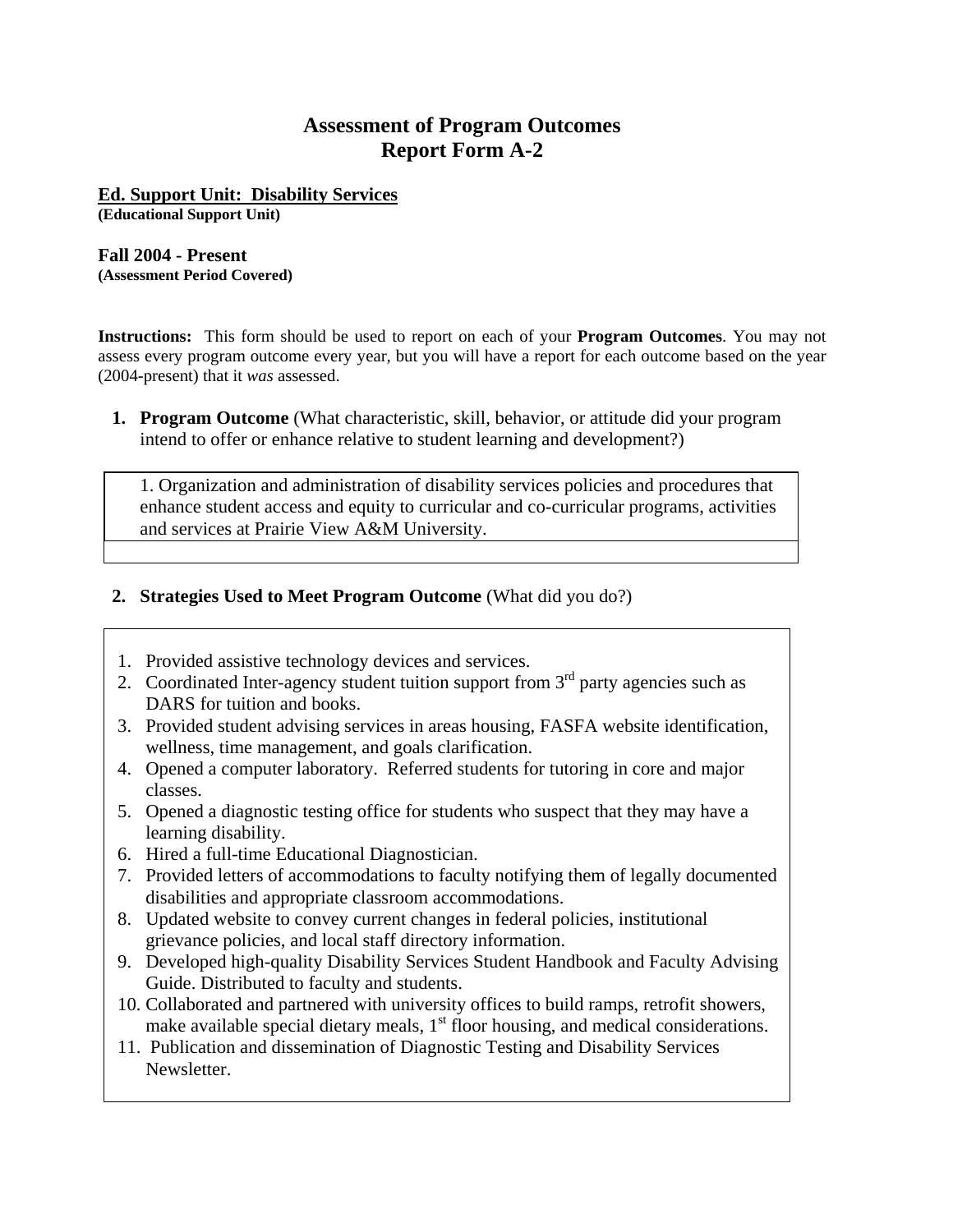**3a. First Measure or Means of Assessment for Outcome above and Criteria for Success** (Satisfaction Surveys, mock interviews, activity evaluations, focus group product, Afterthe-Trip Impact Statement, Internal and/or External Audit, Case Studies, Project Participation rates, Percentage increases, Attendance, Completion rates, etc.). Briefly explain the means or measure and how you determined achievement.

The Office of Disability Services published and disseminated a publication entitled, "Office of Diagnostic Testing and Disability Services Student Handbook and Advising Guide" in the Summer of 2008. Student Satisfaction Survey Student Participation Rates

### **3b. Results/ Findings.** (How did you do?)

Quantitatively, the office published and disseminated more policy, procedures and accommodation letters and our satisfaction survey was completely revamped and posted to the web.

#### **Feedback/Assessment AY 2005-2006**

Using data from our unit's assessments (faculty electronic survey and student satisfaction survey, interviews, etc.) conducted during the 2005-2006 academic year, the following assessment guideposts emerge in response to the two institutional assessments questions being asked and answered across Prairie View.

**1. What does your assessment data tell you about student learning and/or service delivery?** The 2005-06 Student Satisfaction survey yielded little usable data. Almost all students responded to the stimulus questions with glowing comments. The survey, which utilized a Likert Scale format was skewed and therefore scored by students at the "excellent" category on almost all questions. Also, the survey had no focus question to channel open-ended student feedback on the program or delivery of services. Additionally, we did not keep attendance/participation logs.

The newly on-line Faculty Satisfaction Survey pointed us to plan and implement faculty development activities on the federal laws and best practices which govern the fields of testing and disability services.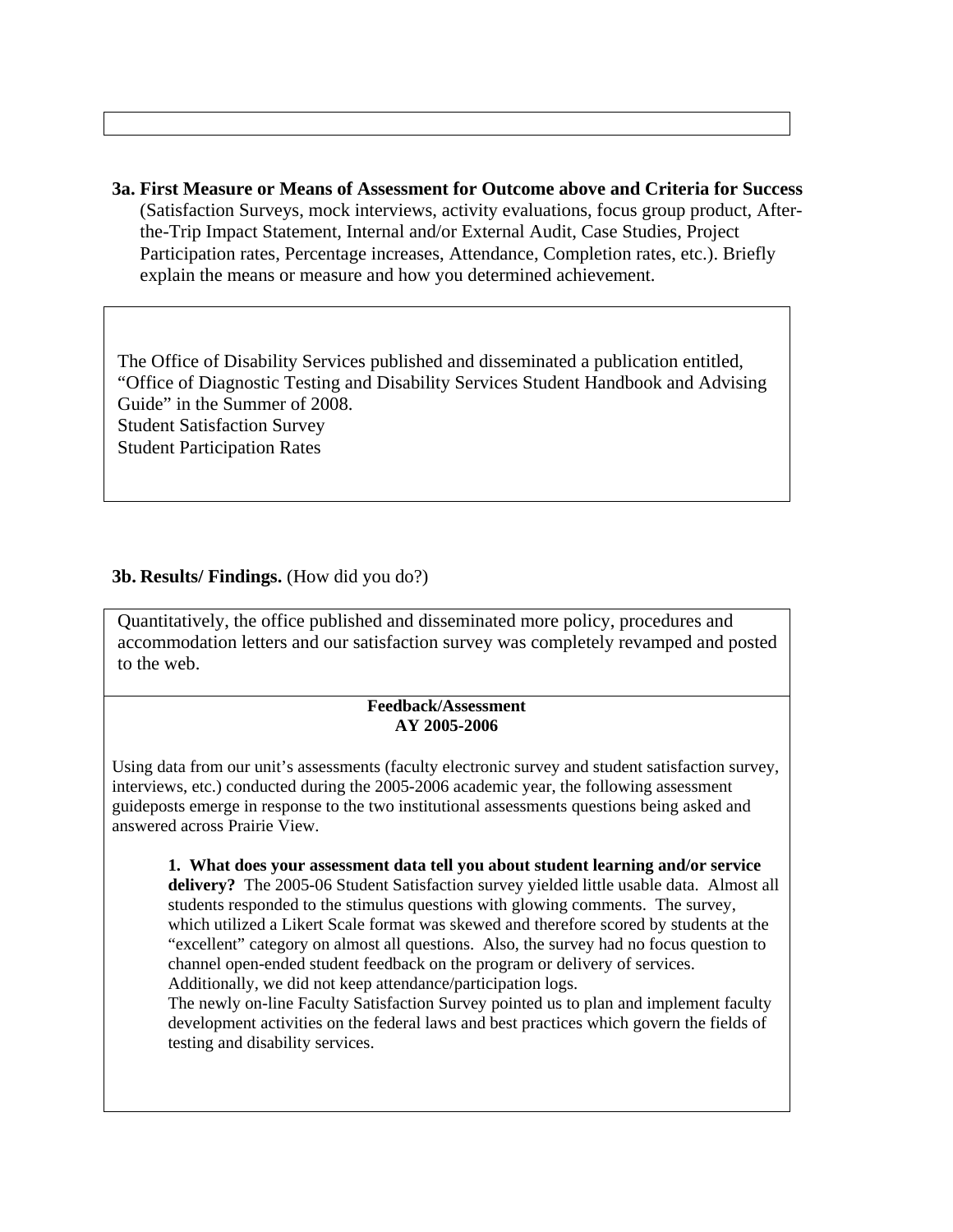### **Feedback/Assessment AY 2006-2007**

#### **1. What does your assessment data (surveys, interviews, focus groups, etc.) tell you about student learning and/or service delivery?**

The *Quality of Response to Inquiry for Services* had rating of 96.36%. The *Quality of Response to Your Concerns* had a rating of **95.75%.** The *Staff Maintained Professional Attitude* had a rating of 96.36%. The *Staff was Knowledgeable* had a rating of **97.57%.** The *Availability of Staff* had a rating of 96.96%. The *Overall Quality of Service* had a rating of **97.57%.** The *Were Your Concerns Addressed* had a rating of 96.36%.

- 1. Overall, the services that I was given was great. I have had no problems with the staff or any information given to me by any members of the staff.
- 2. This has been a great help.
- 3. The service was well given. Keep up the good work.
- 4. Everything they do is excellent!!!
- 5. The staff here is very helpful, and has answered all the questions that I ask very well.
- 6. Excellent, Ms Lewis was truly a backbone. God Bless.
- 7. No Changes are need there services are excellent. They are always available to us when need.
- 8. Keep up the good work. No changes need!
- 9. Always get prompt and immediate service whenever I come in far services.
- 10. Increase the amount of supply for students.
- 11. Maybe by adding a link on the website to input information such as class schedule and needs.

## **3c. Use of Results to Improve Unit Services** (How did you use the findings?)

The residual data, while glowing would have us to believe that there was no room for improvement. We know that is untrue. Therefore, we were compelled to revamp the survey. See Appendix. In AY 2006-07, the student survey will ask students to focus their observations on perceived program strengths and weaknesses.

Secondly, our most widely-utilized function is to generate faculty notices or letters of accommodations. This was not assessed the old survey. The revised instrument now includes assessment questions on this critical function.

Next, the second largest function of the office is inter-agency collaborations. Again, there was no assessment item to gage the effectiveness of our staff in communicating with outside agencies as we secure student vouchers which is sometimes the determining factor in their ability to meet their financial obligations and be able to stay in school. That index is now included on the revised assessment instrument. As a result of the revisions to the student satisfaction survey, we should have more useable data. Participation logs have been started and will be maintained.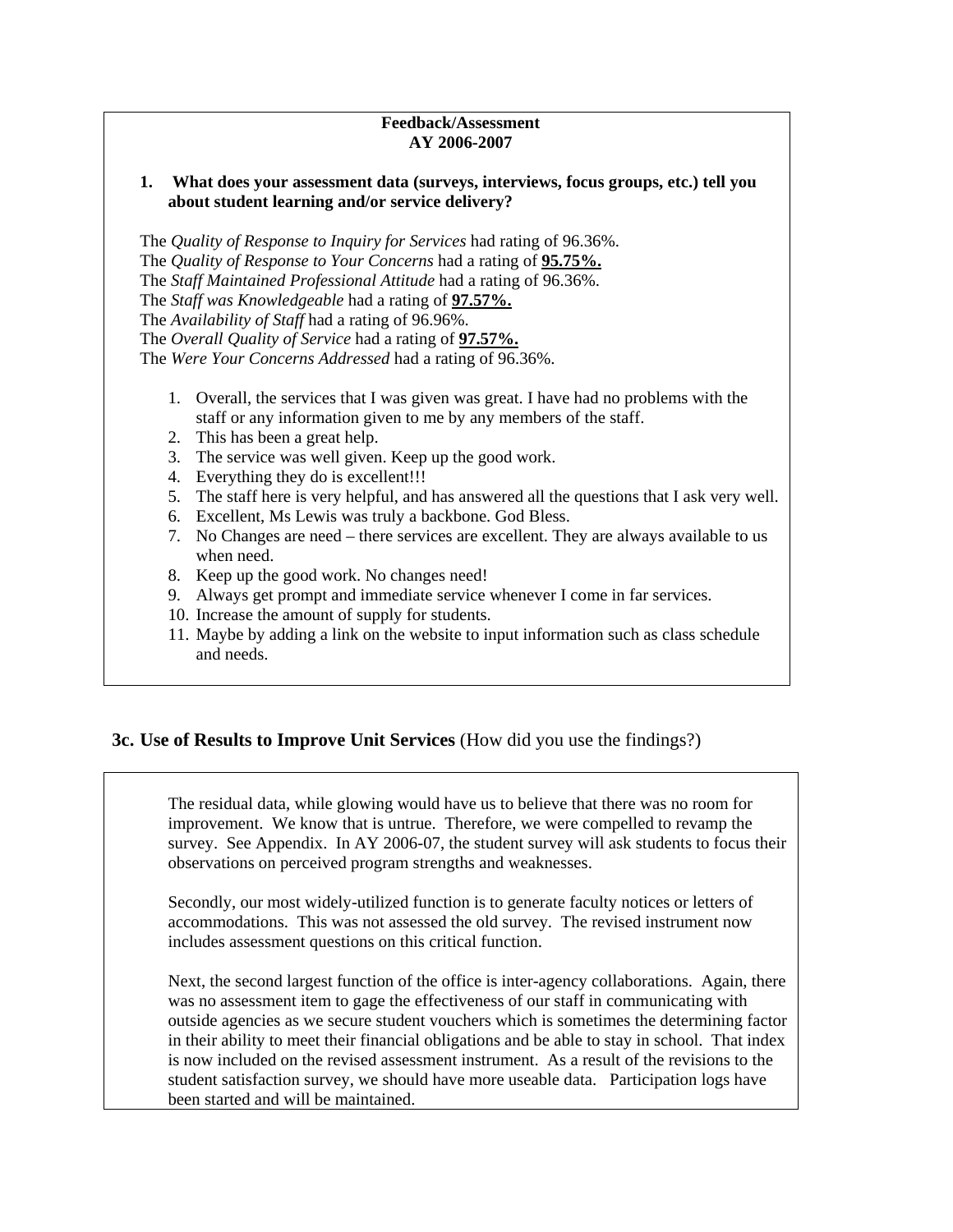Lastly, the new on-line Faculty Survey will be utilized in the planning faculty development activities. The results clearly show a need in the area of development and a need to provide information on specific disabilities

In 2006-07, data suggested that while the overall quality of our services is outstanding a more sober look at the narrative comments indicate that we should increase our accommodation supplies on hand and to form an office e-mail account that will serve as a responses and contact tool for our office.

Also, our survey will be modified in order to continue improvements to our overall services.

**5. Documentation** (Where is the evidence located? (e.g. Vice President's Office, Office of the Associate Provost, Director's Office, Assessment Coordinator's Office, etc.?)

Student Survey may be located at Student Affairs homepage at [www.pvamu.edu](http://www.pvamu.edu/). (Disability Services and Diagnostic Testing).

Faculty Survey may be accessed at Faculty Awareness Survey URL: **<http://survey.pvamu.edu/survey.aspx?surveyid=34>**.

.

Also, all print copies can be viewed in the Office of Disability Services in Evans Hall, Belinda Lewis or Kay Norman at ext. 3583 Student Sign-In sheets, participation logs and contact sheets (September 2006-present) are located in office of Disability Services Specialist, Belinda Lewis.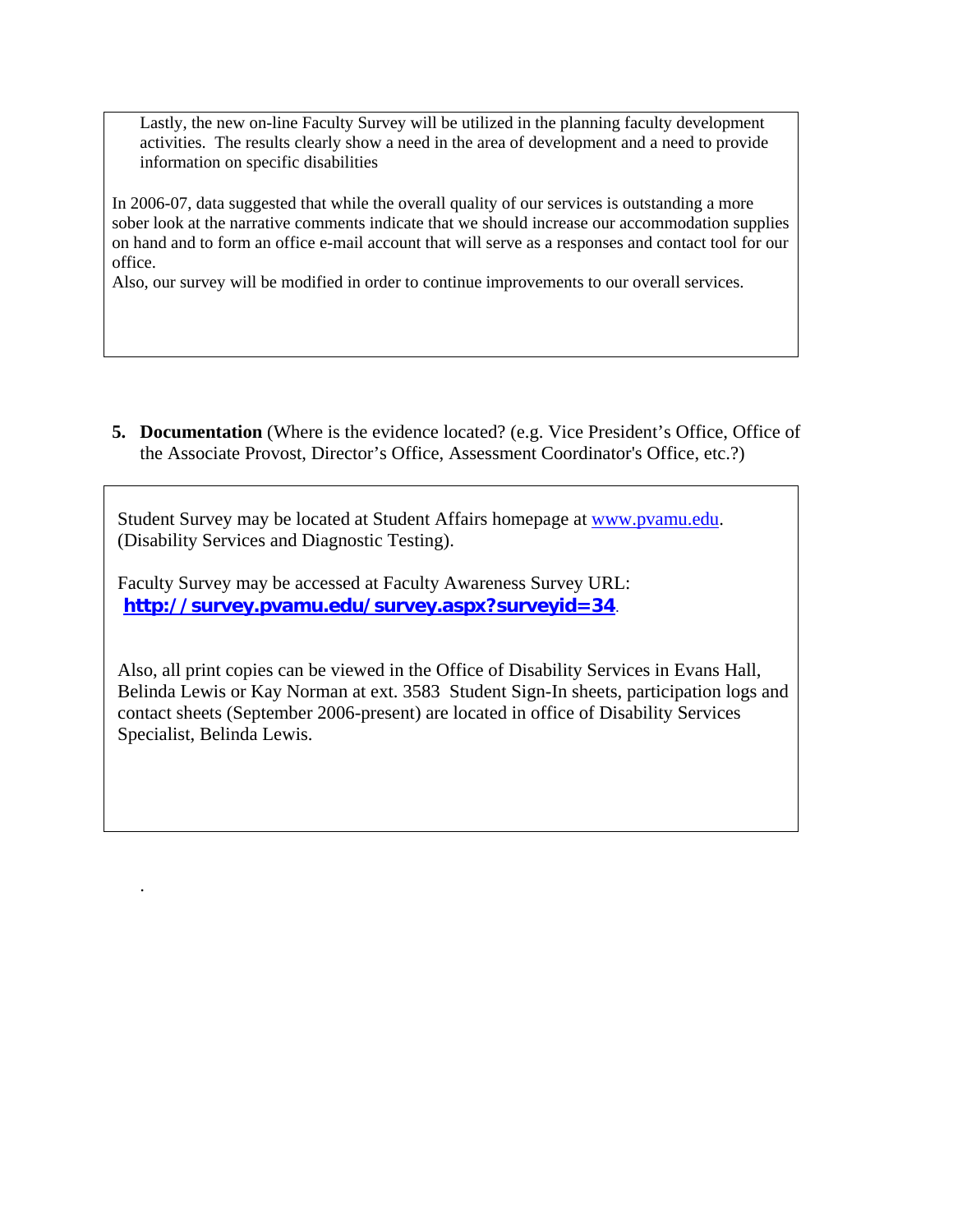## **Report Form A-2 Assessment of Program Outcomes**

Diagnostic Testing and Disability Services **(Educational Support Unit)** 

Spring 2006-07 **(Assessment Period Covered)** 

**Instructions:** This form should be used to report on each of your **Outcomes**. Although you may not assess every program outcome every year, you will have a report for each outcome based on the year that it *was* assessed.

**1. Program Outcome** (What characteristic, skill, behavior, attitude, service, performance, product, system, process, output, etc., did your program intend to offer or enhance?)

2. Maintenance of qualified staff to ensure the quality and effectiveness of DS programs.

- **2. Strategies Used to Meet Program Outcome** (What did you do?)
- 1. Membership in AHEAD
- 2. Attendance at TAMUS Student Affairs Symposium and Counterpart Sessions
- 3. Subscription to current DS literature which communicates innovative programs and services related to students with disabilities.
- 4. Rotated lunch breaks so that office is manned continuously.
- 5. Administer regular satisfaction surveys to check pulse of customer services within the office.
- **3a. First Measure or Means of Assessment for Outcome above and Criteria for Success** (How did you determine achievement? Explain the means or measure. e.g. Satisfaction Surveys, Mock Interviews, Activity Evaluations, Focus Group Product, After-Trip Reports, Impact Statements, Internal and/or External Audit, Participation Rates, Percentage Increases, Attendance, Completion Rates, Program Reviews, etc.).

Office of Diagnostic Testing and Disability Services Satisfaction Survey

**3b. Results/ Findings** (How did you do? Summarize assessment data collected.)

Assessment results (AY06-07) rated customer service and staff quality at 97.5% effective. See annual assessment updates and item analysis of 06-07 data which is attached.

**3c. Use of Results** (How did you use the findings, e.g., maintain, improve, change, etc.)

While the overall quality of our services was rated as outstanding, a more sober look at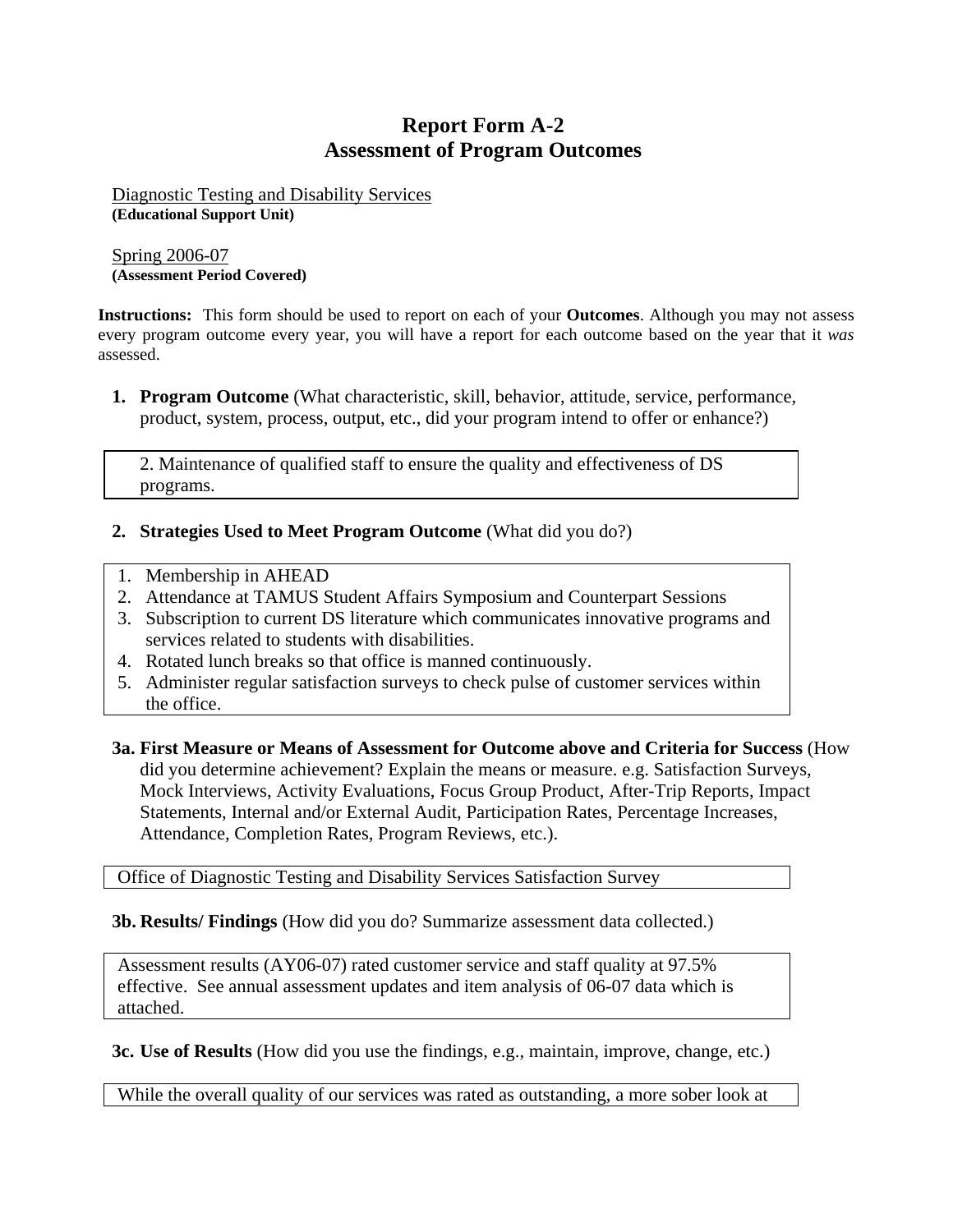the narrative comments indicate that we should increase our assistive technology support supplies (carbonless notebooks, tape recorders, books on tape, etc.) and form an office email account that will serve as a 24/7 source of contact for office. Lastly, survey will be modified to elicit more narrative comments on evaluation scores in excellent range. We can only get better if we have direct information explaining the why of excellence and service.

**5. Documentation** (What is the evidence and where is it located? Give name, location, dates, etc., e.g., Revised Admissions Manual is located in the office of Jane Smith, Director of Undergraduate Admissions; Meeting minutes from June 4, 2006, are located in the office of Dr. James Smith, etc.)\*

AY 2006-07 Survey raw data and summary as well as former and newly revised survey instrument located in office of Dr. K. F. Norman, Director of Student Support Services, Evans Hall, rm. 319.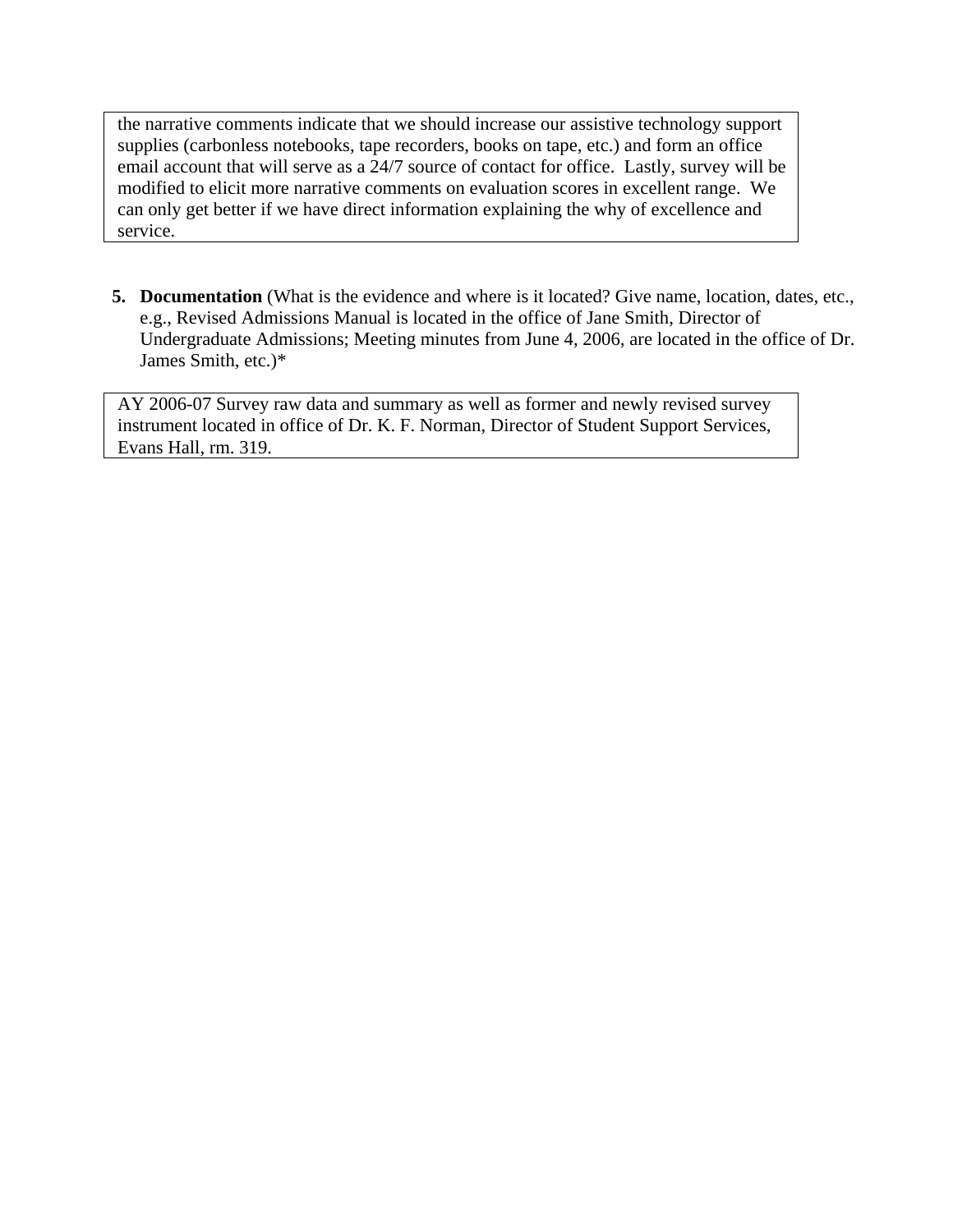#### **Report Form A-2 Assessment of Program Outcomes**

Diagnostic Testing and Disability Services **(Educational Support Unit)** 

#### Spring 2007 **(Assessment Period Covered)**

**Instructions:** This form should be used to report on each of your **Outcomes**. Although you may not assess every program outcome every year, you will have a report for each outcome based on the year that it *was* assessed.

**1. Program Outcome** (What characteristic, skill, behavior, attitude, service, performance, product, system, process, output, etc., did your program intend to offer or enhance?)

Outcome 3. Provision of advocacy and awareness materials and services campus-wide and in the local community.

#### **2. Strategies Used to Meet Program Outcome** (What did you do?)

- 1. Published and disseminate the PVAMU Student Handbook and Faculty Advising Guide.
- 2. Updated Disability Services Website information
- 3. Updated campus-wide ADA Grievance Procedure.
- 4. Printed and electronic resources on disabilities available in on-campus DS Resource Library.
- 5. Participated in Transition Fair and College Night programs sponsored by local ISDs.
- 6. Referred students with disabilities to community resources such as DARS, etc. for services for which they may have been eligible.
- 7. Participated in on-campus awareness events such as New Student Orientation, Red Ribbon Week, Majors Fair, Pantherland Day, classroom speaker's bureau.
- 8. Sponsored 3 grant activities which focused on promoting sensitivity and removing attitudinal barriers for students with disabilities.
- 9. Conducted staff development trainings on topics such as "How to Assist Persons with Physical Disabilities", and Asperger's Syndrome.
- 10. Conducted faculty development training on characteristics and etiology of select disabilities and implications for classroom teaching.
- 11. Conducted specific disability and accommodations trainings for the College of Business.
- 12. Presented disability awareness session at the TAMU assessment conference entitled, "Disability Services A Branch that Bears Fruit".
- 13. Continued to attend and support AHEAD, SACS, DTN and other national and state-wide organizations to gain information on best practices and innovation in providing services for persons with disabilities.
- **3a. First Measure or Means of Assessment for Outcome above and Criteria for Success** (How did you determine achievement? Explain the means or measure. e.g. Satisfaction Surveys, Mock Interviews, Activity Evaluations, Focus Group Product, After-Trip Reports, Impact Statements, Internal and/or External Audit, Participation Rates, Percentage Increases, Attendance, Completion Rates, Program Reviews, etc.).

## Prairie View A&M University

Office of Diagnostic Testing and Disability Services Survey – Part 3 "Advocacy and Awareness"

**3b. Results/ Findings** (How did you do? Summarize assessment data collected.)

Program policy and awareness efforts are effective in reaching mass audiences

**3c. Use of Results** (How did you use the findings, e.g., maintain, improve, change, etc.)

**5. Documentation** (What is the evidence and where is it located? Give name, location, dates, etc., e.g., Revised Admissions Manual is located in the office of Jane Smith, Director of Undergraduate Admissions; Meeting minutes from June 4, 2006, are located in the office of Dr. James Smith, etc.)\*

.